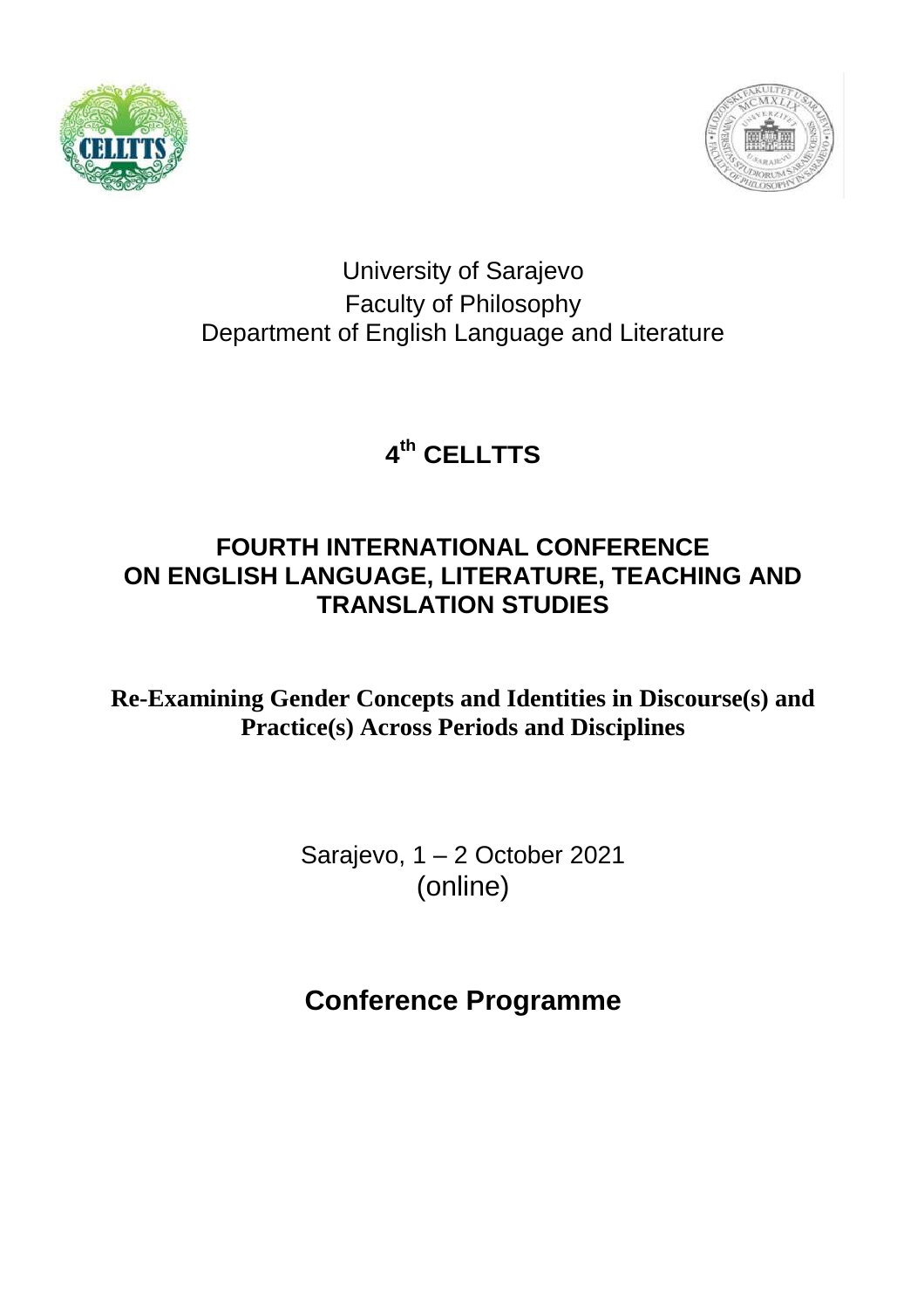# **41117**

**Fourth International Conference on English Language. Literature, Teaching and Translation Studies** 

Re-Examining Gender Concepts and Jdentities in Discourse(s) and Practice(s) **Across Periods and Disciplines** 

**Greta Olson, University of Giessen: Resilience, Resistance, and Healing in Anti-Gender and Pandemic Times** 

Roelien Bastiaanse, Center for Language and Brain, Higher School of Economics, Moscow: **Time Reference in Aphasia** 

> **Daniel Xerri, University of Malta: Embracing Diversity in the Multicultural Classroom**

> > 1-2 October, 2021



University of Sarajevo **Faculty of Philosophy** Department of English Language and Literature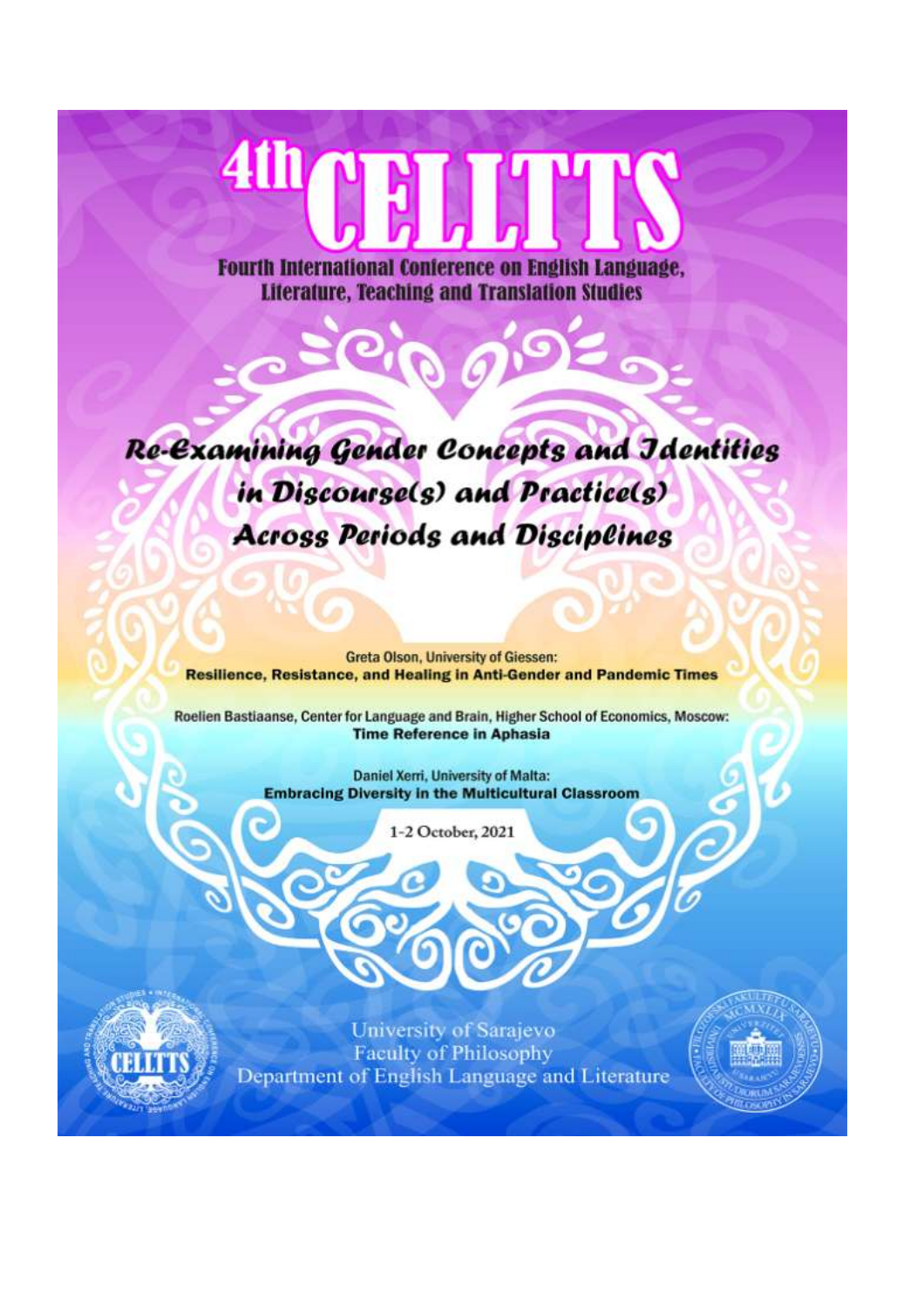



### **Friday, 1 October 2021**

**9:30 – 10:15**

**Opening Ceremony**, with welcoming addresses by **Professor Muhamed Dželilović**, Dean of the Faculty of Philosophy, **Associate Professor Amir Duranović**, Vice Dean for Research, International Academic Cooperation and Publishing, Associate Professor Selma Đuliman, 4<sup>th</sup> CELLTTS Chair Associate Professor Ifeta Čirić-Fazlija, 4<sup>th</sup> CELLTTS Chair

> **10:15 – 11:15 Plenary Talk 1:**

**Professor Greta Olson University of Giessen** *Resilience, Resistance, and Healing in Anti-Gender and Pandemic Times*

> **11:15 – 11:30 Refreshment Break**

**11:30 – 12:45 Parallel Sessions 1 – 4**

> **12:45 – 14:00 Lunch Break**

**14:00 – 15:15 Parallel Sessions 5 – 8**

**15:15 – 15:30 Refreshment Break**

**15:30 – 17:30 Parallel Sessions 9 – 12**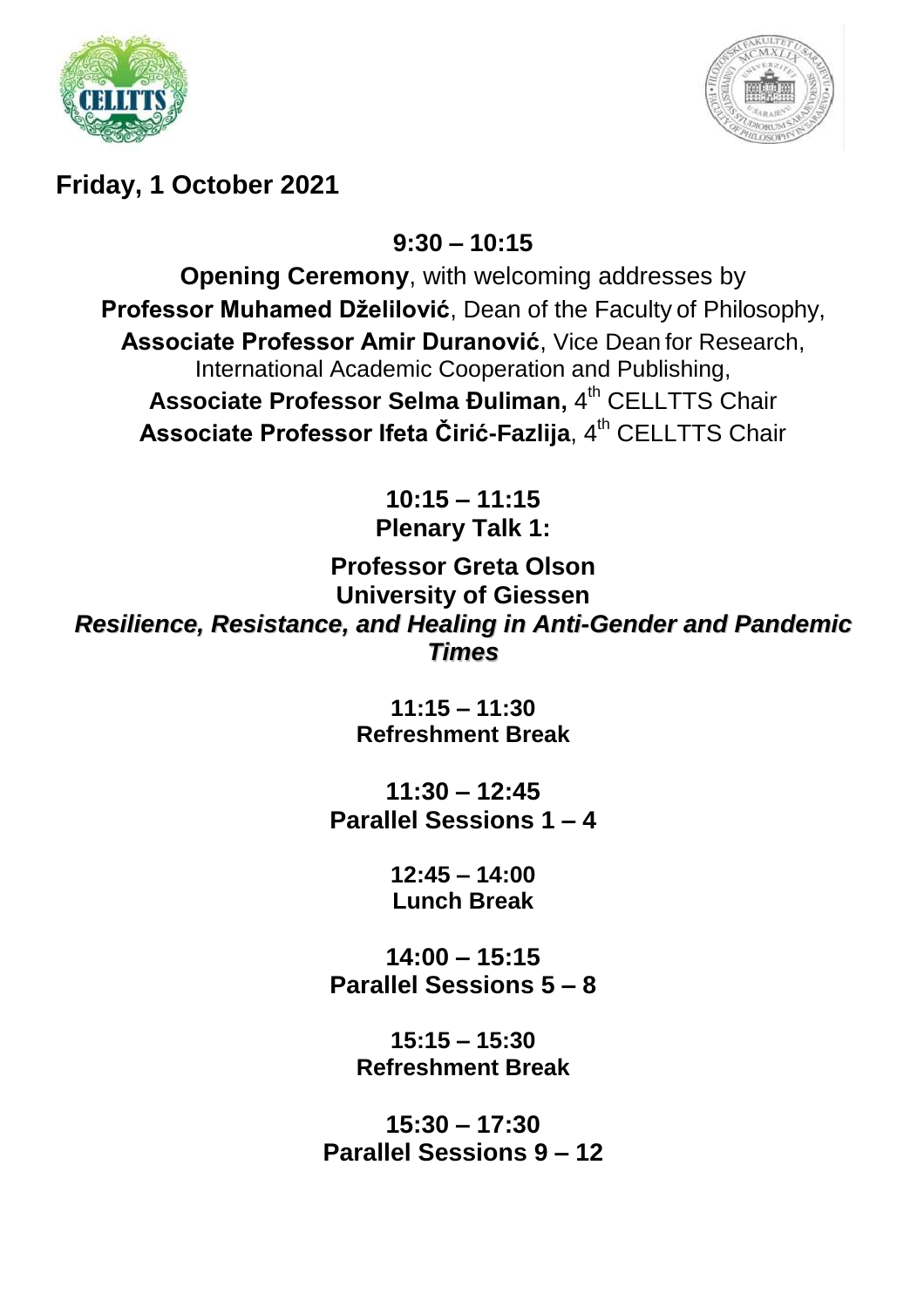



**Saturday, 2 October 2021**

#### **9:30 – 10:30 Plenary Talk 2:**

#### **dr. Daniel Xerri University of Malta** *Embracing Diversity in the Multicultural Classroom*

**10:30 – 10:45 Refreshment Break**

**10:45 – 12:00 Parallel Sessions 13 – 14**

> **12:00 – 13:00 Lunch Break**

**13:00 – 14:00 Plenary Talk 3:**

**Professor Roelien Bastiaanse Center for Language and Brain, Higher School of Economics, Moscow** *Time Reference in Aphasia*

> **14:00 – 14:15 Refreshment Break**

**14:15 – 15:30 Parallel Sessions 15 – 16**

> **15:30 Closing Ceremony**